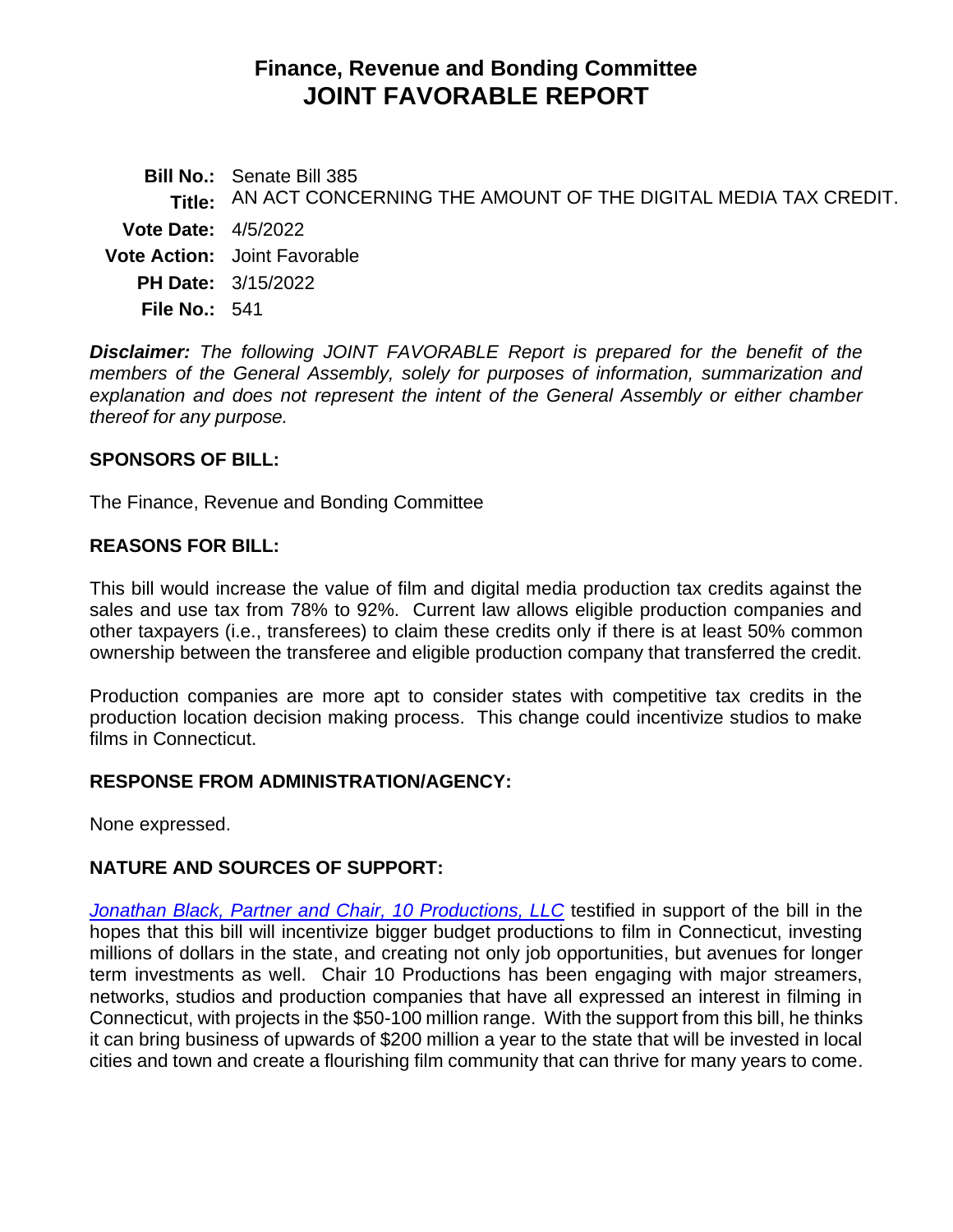*[Angela Miele, Vice President, State Government Affairs and Tax Policy,](https://cga.ct.gov/2022/FINdata/Tmy/2022SB-00385-R000315-Miele,%20Angela,%20Vice%20President,%20State%20Government%20Affairs%20and%20Tax%20Policy,%20Motion%20Picture%20Association%20-%20Support-TMY.PDF) Motion Picture [Association](https://cga.ct.gov/2022/FINdata/Tmy/2022SB-00385-R000315-Miele,%20Angela,%20Vice%20President,%20State%20Government%20Affairs%20and%20Tax%20Policy,%20Motion%20Picture%20Association%20-%20Support-TMY.PDF)* testified, "as background for the subject, in 2017 Connecticut adopted a measure that allows production companies to use credits earned against their Connecticut Community Antenna Tax ('CCAT') obligations, at a discount of \$0.92. The resulting savings to Connecticut exceed \$2 million year upon year, while at the same time the state is growing investment in digital media production and jobs….The proposed change in Raised Bill 385, enhances the competitiveness of the state's Digital Media Tax Credit Program to allow an increase in the sales tax liability offset, which achieves a stronger fiscal return to Connecticut while offering budget predictability for television, streaming and digital media producers…Today, cost and certainty are the most important factors in the production location decision making process, therefore, studios look at states with competitive credits, which includes opportunities to efficiently monetize those credits."

*[Brian O'Leary, Senior Vice President and Tax Counsel, NBC](https://cga.ct.gov/2022/FINdata/Tmy/2022SB-00385-R000315-O%27Leary,%20Brian,%20Senior%20Vice%20President%20and%20Tax%20Counsel,%20NBC%20Universal%20-%20Support-TMY.PDF) Universal* testified in support of the bill, stating that it would achieve two objectives: 1) enhance the competitiveness of the state's television, streaming and digital media tax credit ('Tax Credit'); and 2) while generating an even stronger fiscal return from the Tax Credit program for Connecticut.

Mr. O'Leary noted, "The Connecticut Tax Credit program has been a catalyst for direct and long-term investments in well-paying jobs, leading edge technology and studio infrastructure. This critical point was confirmed in the report issued last month by the international economist firm, Olsberg SPI prepared for the Connecticut Office for Film, Television and Digital Media. The Olsberg economists noted, *'Connecticut's unique incentives offer has enabled the state to achieve what a number of other jurisdictions are aiming to do — i.e. encourage Screen producers and investors to build infrastructure and commit on a longer-term basis. In focusing on long-form production rather than solely on film, the state has built stable production throughput, rather than focusing only on itinerant projects. This means that the state has a very strong platform for future growth.'* The report found the state has attracted more than \$550 million in capital investment in production and production support infrastructure, in addition to creating more than 8,700 jobs statewide."

## **NATURE AND SOURCES OF OPPOSITION:**

*[Kathleen Flaherty, Esq., Executive Director, Connecticut](https://cga.ct.gov/2022/FINdata/Tmy/2022SB-00385-R000315-Flaherty,%20Kathleen,%20Executive%20Director,%20Connecticut%20Legal%20Rights%20Project,%20Inc.%20-%20Opposed-TMY.PDF) Legal Rights Project, Inc.* testified in opposition of the bill stating that the digital media tax credit already results in an annual average loss of \$58 million in revenue to the state and expanding the tax credit would mean additional revenue loss.

*[David Godbout](https://cga.ct.gov/2022/FINdata/Tmy/2022SB-00385-R000315-Godbout,%20David%20-%20Opposed-TMY.PDF)* opposed the bill on the grounds that the current session of the Connecticut General Assembly is illegal, in breach of Article 3, Section 16 of the State Constitution.

*[Patrick R. O'Brien, Ph.D. Research and Policy Fellow at Connecticut Voices for Children](https://cga.ct.gov/2022/FINdata/Tmy/2022SB-00385-R000315-O%27Brien,%20Patrick,%20PhD,%20Research%20and%20Policy%20Fellow,%20Connecticut%20Voices%20for%20Children%20-%20Opposed-TMY.PDF)*, is opposed to the bill. Based on its own analyses, the Connecticut Department of Economic and Community Development (DECD) finds that the film and digital media production tax credit has cost the state hundreds of millions of dollars over the last decade. The recent consultantwritten report that the DECD released provides insufficient support for expanding the digital media tax credit or any of the related film tax credits. The Connecticut Auditors of Public Accounts (APA) has identified serious problems with the DECD's operations and management